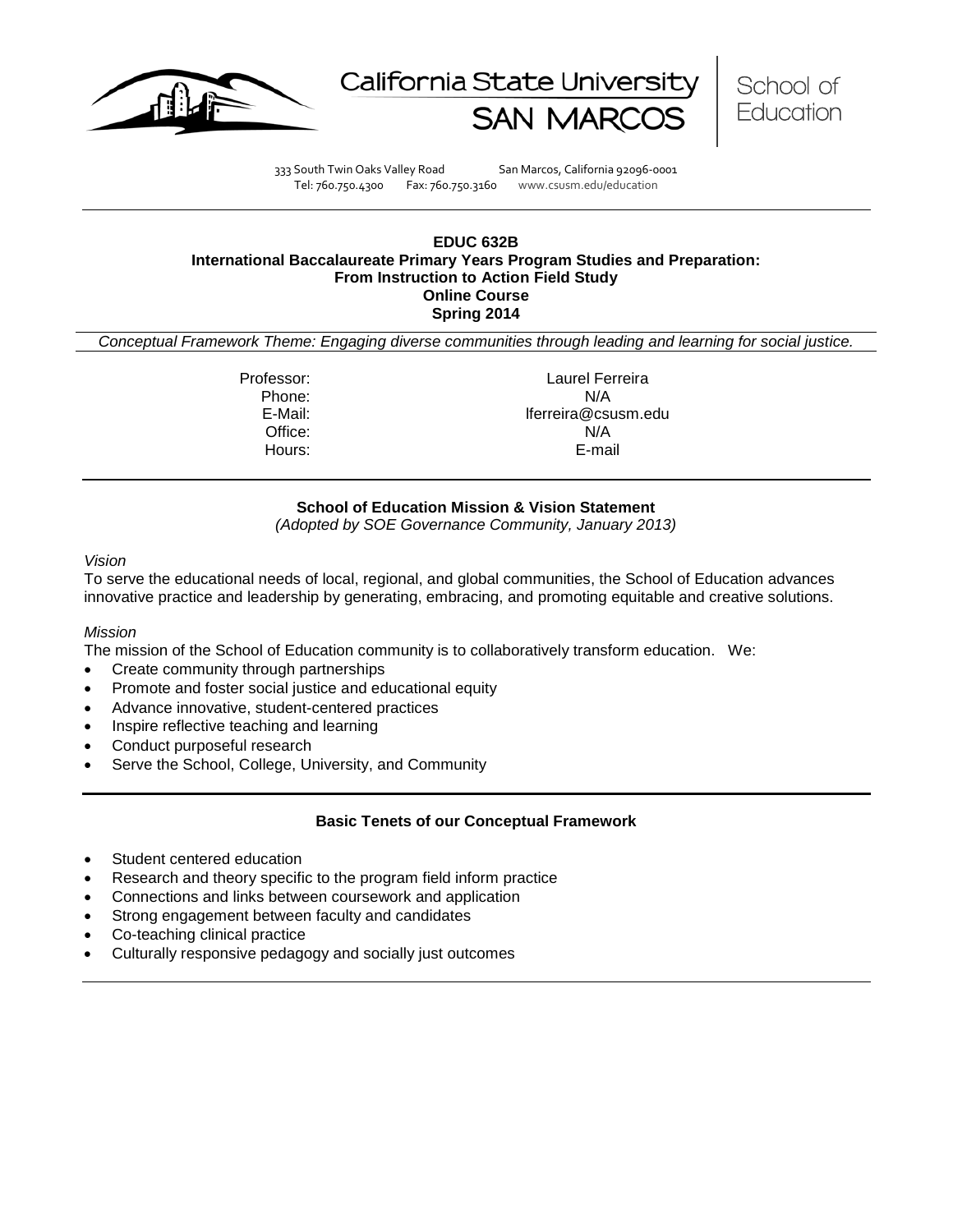# **COURSE DESCRIPTION**

This field study course is designed to give the participant the opportunity to explore and investigate the core concepts from the IB Teacher Studies and Preparation: From Instruction to Action class in an IB World School, under the supervision of a site administrator and the university instructor. *Enrollment restricted to students who have obtained consent of instructor. Prerequisites: EDUC 630 or EDUC 633.*

FERREIRA: Completion of the International Baccalaureate Teacher Studies and Preparation courses demonstrates that the participant has achieved the IB's professional development requirement for program authorization and evaluation in IB schools. Students who successfully complete the 10 unit course requirements have the opportunity to apply for the International Baccalaureate Certificate in Teaching and Learning. Additionally the certificate holders will have access to the IB's online curriculum center for two years and opportunities for involvement in various IB professional development activities.

### **Course Prerequisites**

Enrollment in EDUC 631, International Baccalaureate Primary Years Program Teacher Studies and Preparation: From Instruction to Action

### **Course Objectives**

The student will understand and demonstrate knowledge of:

- 1. The role and philosophy of the IB programs.
- 2. International mindedness and how it is promoted in the IB philosophy.
- 3. The IB curriculum framework principles, standards, and practices.
- 4. Implementation of the program within a school
- 5. Documentation the provides evidence of program implementation

### **Unique Course Requirements**

The course will require participants to visit (in person or virtually/online) an IB authorized School. Participants will collect evidence (pictures, notes, interviews with students, teachers, Heads of School, or coordinators) – in person or by studying the website of the school, calling, emailing, etc.

### **Required Texts**

Reading that supports the proposed field study project. The IB Field Study Forms 1 and 2.

Other online resources and IB Online Curriculum Center materials will be required and/or recommended during the course.

### **Authorization to Teach English Learners**

This credential program has been specifically designed to prepare teachers for the diversity of languages often encountered in California public school classrooms. The authorization to teach English learners is met through the infusion of content and experiences within the credential program, as well as additional coursework. Candidates successfully completing this program receive a credential with authorization to teach English learners. *(Approved by CCTC in SB 2042 Program Standards, August 02)*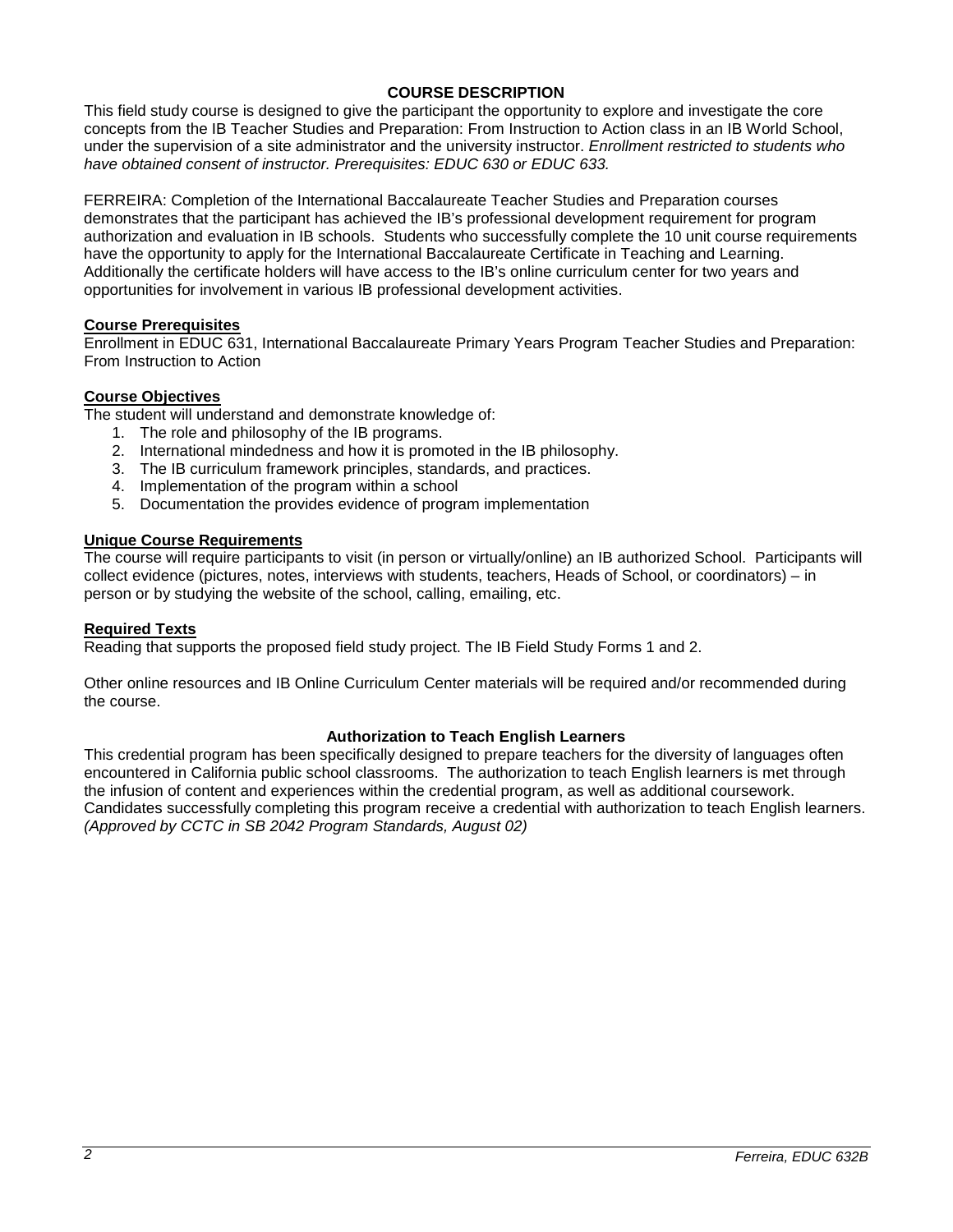### **STUDENT LEARNING OUTCOMES**

### **California Teacher Performance Assessment (CalTPA)**

Beginning July 1, 2008 all California credential candidates must successfully complete a state-approved system of teacher performance assessment (TPA), to be embedded in the credential program of preparation. At CSUSM this assessment system is called the CalTPA or the TPA for short.

To assist your successful completion of the TPA, a series of informational seminars are offered over the course of the program. TPA related questions and logistical concerns are to be addressed during the seminars. Your attendance to TPA seminars will greatly contribute to your success on the assessment.

Additionally, SoE classes use common pedagogical language, lesson plans (lesson designs), and unit plans (unit designs) in order to support and ensure your success on the TPA and more importantly in your credential program.

The CalTPA Candidate Handbook, TPA seminar schedule, and other TPA support materials can be found on the SoE website: <http://www.csusm.edu/education/CalTPA/ProgramMaterialsTPA.html>

# **GENERAL CONSIDERATIONS**

### **Assessment of Professional Dispositions**

Assessing a candidate's dispositions within a professional preparation program is recognition that teaching and working with learners of all ages requires not only specific content knowledge and pedagogical skills, but positive attitudes about multiple dimensions of the profession. The School of Education has identified six dispositions – social justice and equity, collaboration, critical thinking, professional ethics, reflective teaching and learning, and life-long learning—and developed an assessment rubric. For each dispositional element, there are three levels of performance - *unacceptable*, *initial target*, and *advanced target*. The description and rubric for the three levels of performance offer measurable behaviors and examples.

The assessment is designed to provide candidates with ongoing feedback for their growth in professional dispositions and includes a self-assessment by the candidate. The dispositions and rubric are presented, explained and assessed in one or more designated courses in each program as well as in clinical practice. Based upon assessment feedback candidates will compose a reflection that becomes part of the candidate's Teaching Performance Expectation portfolio. Candidates are expected to meet the level of *initial target* during the program.

# **School of Education Attendance Policy**

Due to the dynamic and interactive nature of courses in the School of Education, all candidates are expected to attend all classes and participate actively. At a minimum, candidates must attend more than 80% of class time, or s/he may not receive a passing grade for the course at the discretion of the instructor. Individual instructors may adopt more stringent attendance requirements. Should the candidate have extenuating circumstances, s/he should contact the instructor as soon as possible. *(Adopted by the COE Governance Community, December, 1997).*

### **Students with Disabilities Requiring Reasonable Accommodations**

Candidates with disabilities who require reasonable accommodations must be approved for services by providing appropriate and recent documentation to the Office of Disable Student Services (DSS). This office is located in Craven Hall 4300, and can be contacted by phone at (760) 750-4905, or TTY (760) 750-4909. Candidates authorized by DSS to receive reasonable accommodations should meet with their instructor during office hours or, in order to ensure confidentiality, in a more private setting.

### **All University Writing Requirement**

Students will fulfill the writing requirement with a series of journal reflections that will demonstrate reflection and growth through implementing the IB PYP program as well as knowledge of the major documents that need to be developed for IB authorization. Session 6: The submission will cover: Beginning a PYP Program; Assessment in the PYP; Developing a Transdisiciplinary Program; Differentiation. Session 11: The completed submission will include the first half as well as the addition of the following: IB Standards and Practices; The Exhibition; ICT to support the PYP; The Commonalities of the IB Program with either Common Core Standards or Regional Standards. Submit as one total paper in either MLA or APA format using academic scholarly language.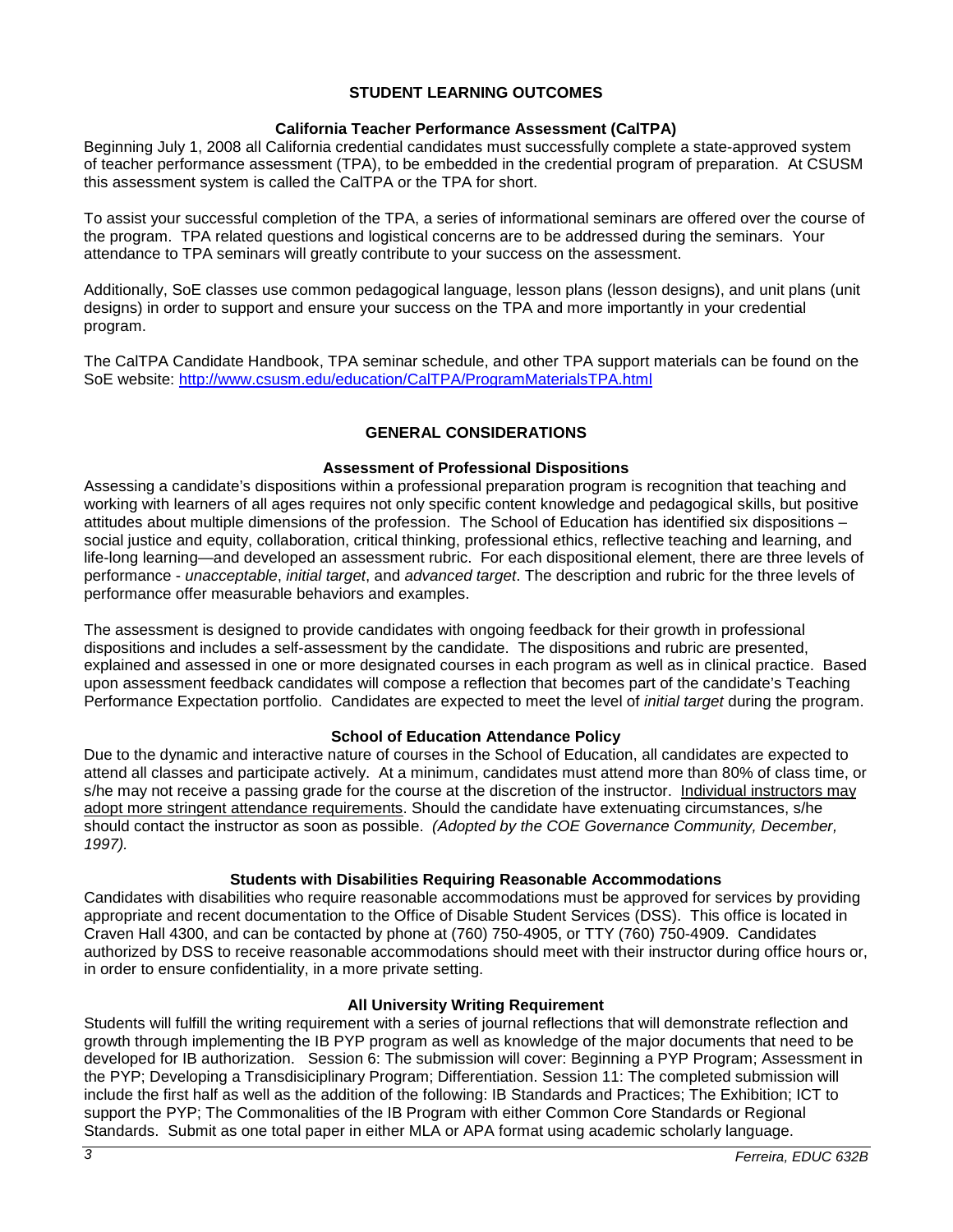### **CSUSM Academic Honesty Policy**

"Students will be expected to adhere to standards of academic honesty and integrity, as outlined in the Student Academic Honesty Policy. All written work and oral presentation assignments must be original work. All ideas/materials that are borrowed from other sources must have appropriate references to the original sources. Any quoted material should give credit to the source and be punctuated with quotation marks.

Students are responsible for honest completion of their work including examinations. There will be no tolerance for infractions. If you believe there has been an infraction by someone in the class, please bring it to the instructor's attention. The instructor reserves the right to discipline any student for academic dishonesty in accordance with the general rules and regulations of the university. Disciplinary action may include the lowering of grades and/or the assignment of a failing grade for an exam, assignment, or the class as a whole."

Incidents of Academic Dishonesty will be reported to the Dean of Students. Sanctions at the University level may include suspension or expulsion from the University.

### **Plagiarism:**

As an educator, it is expected that each candidate will do his/her own work, and contribute equally to group projects and processes. Plagiarism or cheating is unacceptable under any circumstances. If you are in doubt about whether your work is paraphrased or plagiarized see the Plagiarism Prevention for Students website [http://library.csusm.edu/plagiarism/index.html.](http://library.csusm.edu/plagiarism/index.html) If there are questions about academic honesty, please consult the University catalog.

### **Use of Technology**

Candidates are expected to demonstrate competency in the use of various forms of technology (i.e. word processing, electronic mail, Moodle, use of the Internet, and/or multimedia presentations). Specific requirements for course assignments with regard to technology are at the discretion of the instructor. Keep a digital copy of all assignments for use in your teaching portfolio. All assignments will be submitted online, and some will be submitted in hard copy as well. Details will be given in class.

### **Electronic Communication Protocol**

Electronic correspondence is a part of your professional interactions. If you need to contact the instructor, e-mail is often the easiest way to do so. It is my intention to respond to all received e-mails in a timely manner. Please be reminded that e-mail and on-line discussions are a very specific form of communication, with their own nuances and etiquette. For instance, electronic messages sent in all upper case (or lower case) letters, major typos, or slang, often communicate more than the sender originally intended. With that said, please be mindful of all e-mail and on-line discussion messages you send to your colleagues, to faculty members in the School of Education, or to persons within the greater educational community. All electronic messages should be crafted with professionalism and care.

Things to consider:

- Would I say in person what this electronic message specifically says?
- How could this message be misconstrued?
- Does this message represent my highest self?
- Am I sending this electronic message to avoid a face-to-face conversation?

In addition, if there is ever a concern with an electronic message sent to you, please talk with the author in person in order to correct any confusion.

# **COURSE REQUIREMENTS AND GRADING STANDARDS**

The participant will:

- 1. Propose a site-based inquiry at a school preferably an authorized or application phase IB World School.
- 2. Complete the Proposal Form and obtain the approval signature of the site administrator and approval email from the university faculty member.
- 3. Engage in a 30 hour site based inquiry project.
- 4. Complete the Reflection Form and obtain the approval signature of the site administrator.
- 5. Upload the completed portfolio.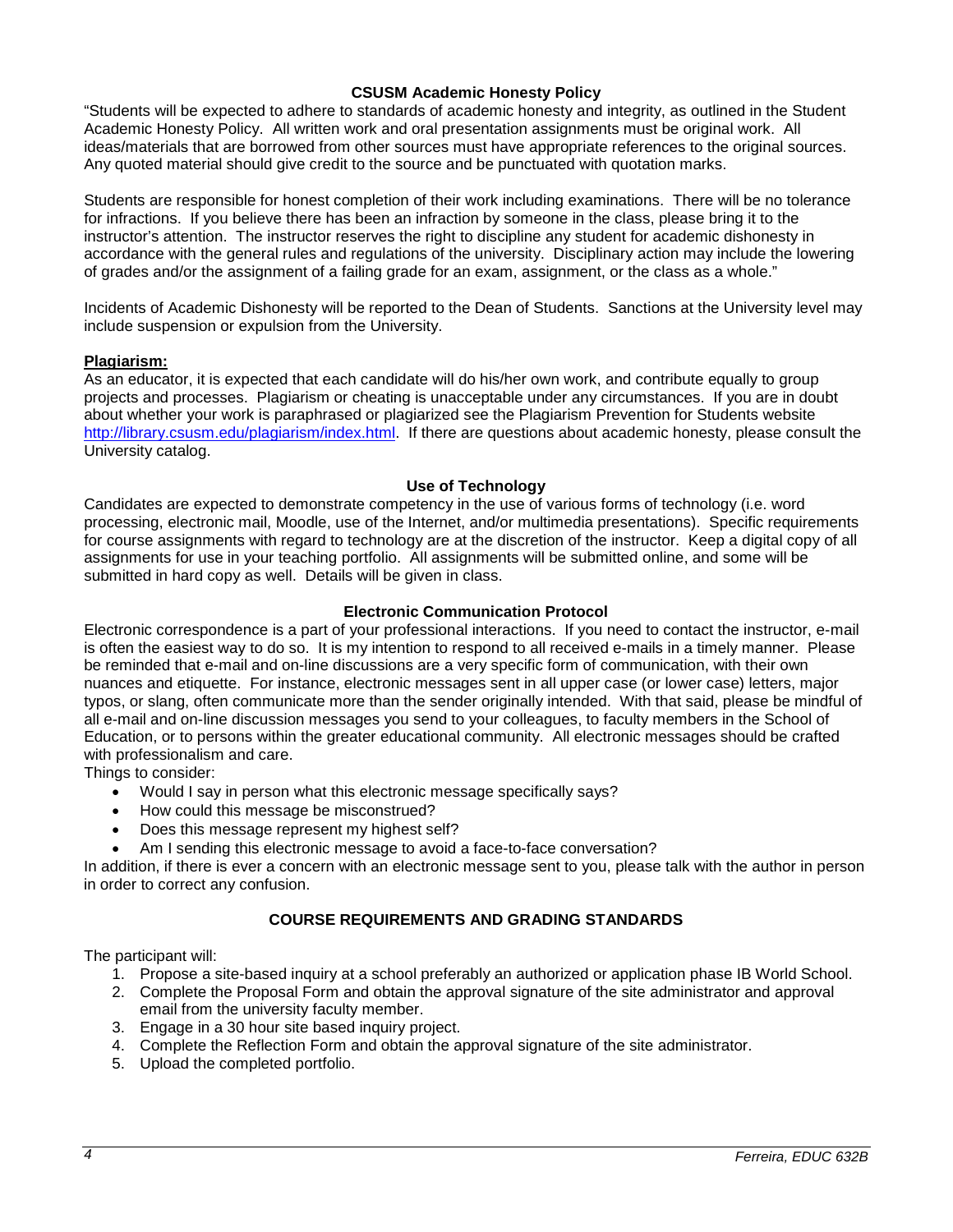# The portfolio:

The development of a portfolio is an opportunity to think deeper about the IB program and philosophy and to derive meaning from classroom decisions and actions. The portfolio represents who the participant is at a given point in time.

In the portfolio, the participant is to write a 2-3 page reflective narrative describing the knowledge and skills that were acquired as a result of the field-based project, related fieldwork activities, and course work. The portfolio will also include artifacts as evidence of the field experiences. Each reflective narrative will serve as a formative assessment reviewed by both the course instructor and site administrator.

Suggested artifacts to support your reflective writing:

- Field notes from observations
- Course papers
- Book reviews, logs, reflections
- On-line discussion archives
- Articles, news clippings
- Letters from students, parents, community members
- Photos or video

Candidates are encouraged to a select a variety of artifacts for the reflective portfolio. In addition to including informational artifacts, candidates may also include inspirational artifacts. Informational artifacts include such things as meeting minutes, journal entries, course papers, data, plans, pictures etc. Inspirational artifacts may include pictures, quotes, notes etc. Secondly, it is important that candidates include formative artifacts (artifacts that represent the process steps made towards accomplishing the objective) and summative artifacts (artifacts that represent the completed objective work). An example of a formative artifact might be a note that a colleague wrote following one of several professional growth workshops. A summative artifact would be a summary of feedback related to the effectiveness of the series of professional growth workshops.

### **Student Learning Outcomes**

The evidence of the learning will be 1) a written project proposal that is signed by the school site administrator and an approval email from university faculty member, 2) a portfolio of project work meeting the standards of the rubric and 3) a written summary of the experience that is signed by the school site administrator that includes a review of the project and a participant reflection.

### **Grading Standards**

This course is graded as Credit/No Credit. The university writing requirement is met with the portfolio and written reflection.